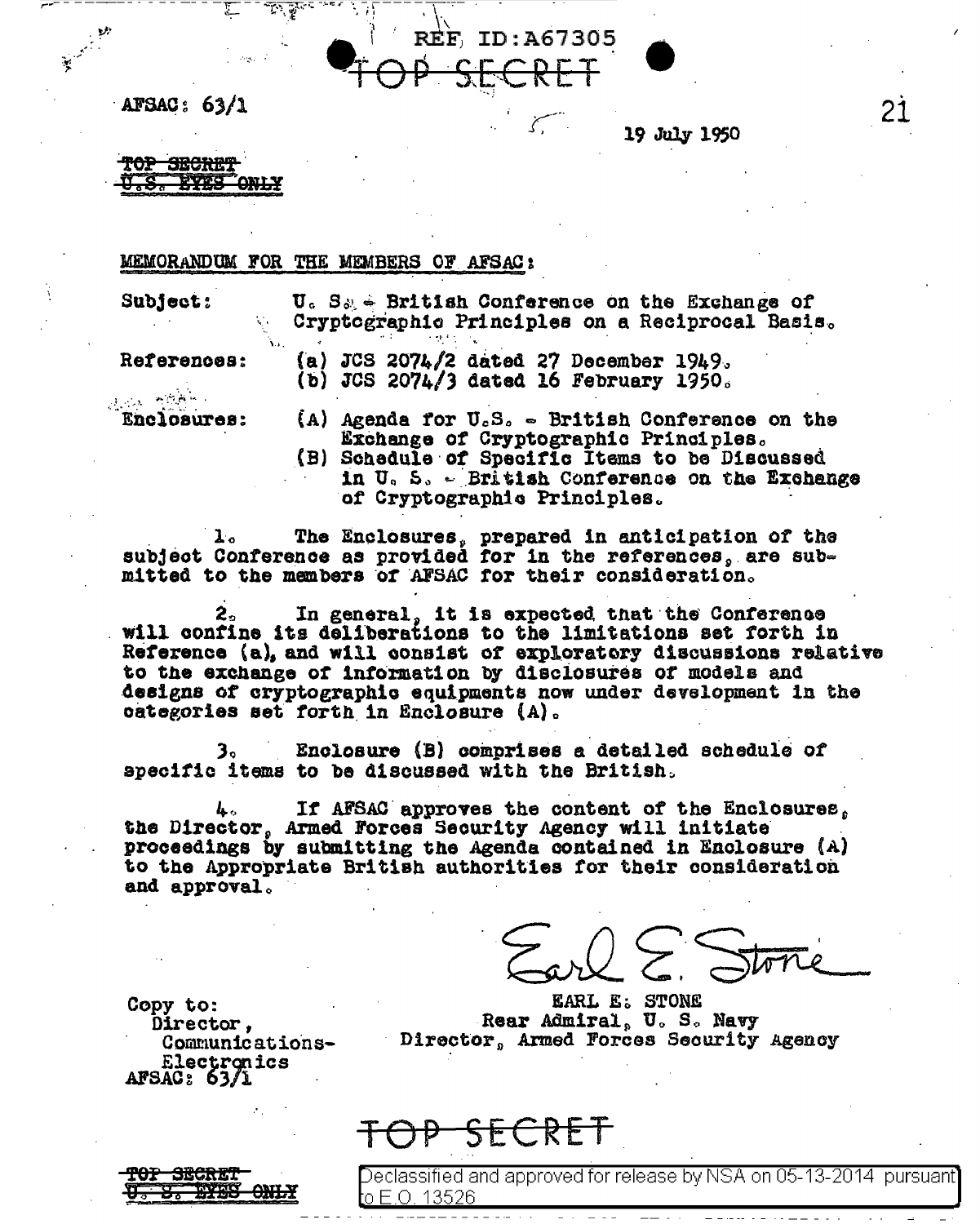**REF ID:A67305** 

BRUSA COMSEC - CONFERENCE

#### AGENDA FOR U. S. - BRITISH CONFERENCE ON THE EXCHANGE OF

### CRYPTOGRAPHIC PRINCIPLES

- Special Purpose Teleprinter Systems for  $a<sub>o</sub>$ the Exchange of Intelligence Material.
- $\cdot b_{\circ}$ Low Echelon (Minor War Vessels) Telegraphic Systems.
	- $\mathbf{O}$   $\alpha$ Merchant Ship Telegraphic Systems.
- Meteorological Security Systems, Including d. Facsimile, Teleprinter and Telegraph.
- Voice Security Systems for Tactical  $\bullet$ . Purposes.

It is proposed that each of the above types of systems<br>be discussed according to the schedule set forth in the Endosure A Appendix hereto.



<del>SEGRET</del> 本文研究

**ONLY** 

KNCLOSIIDR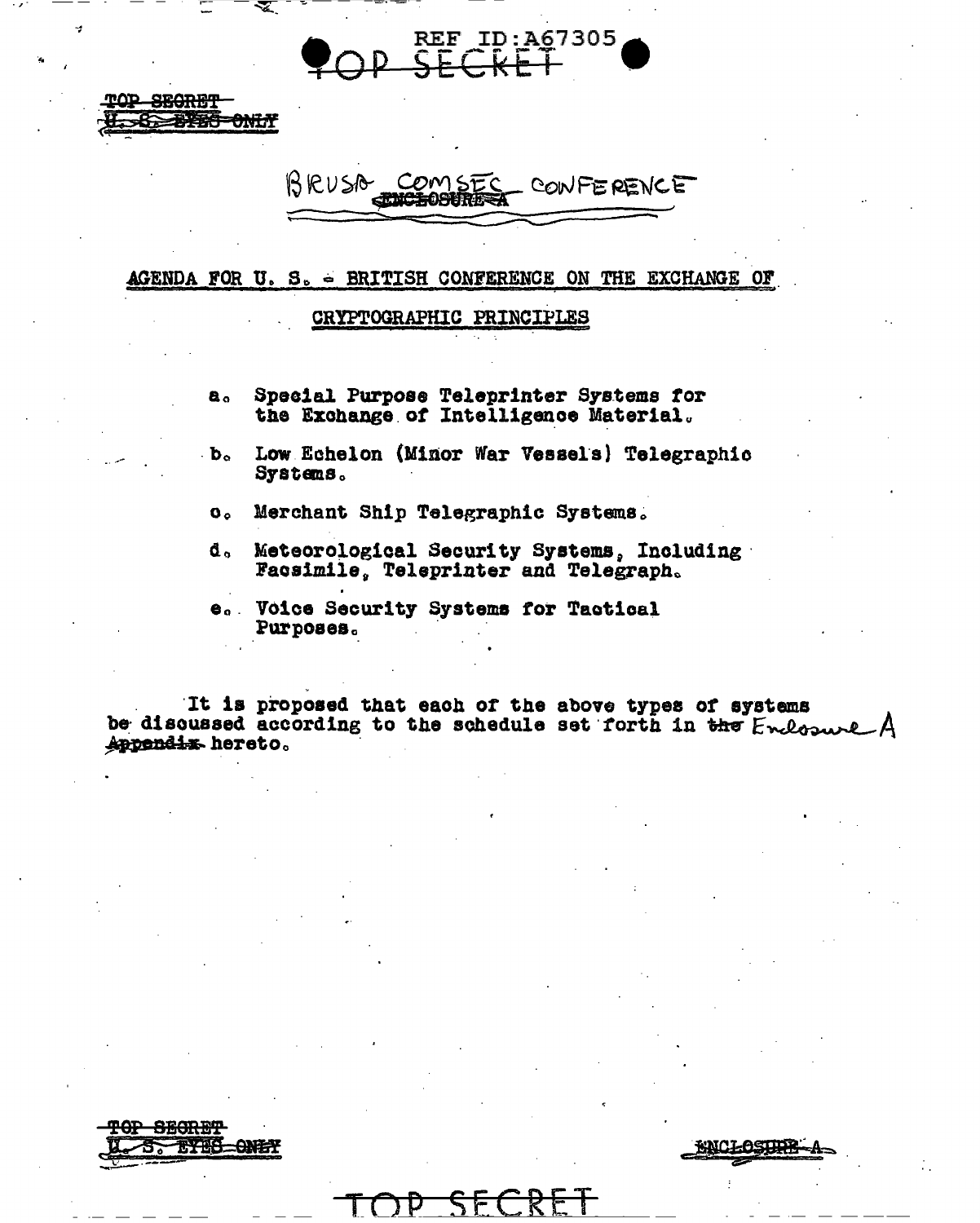

REF TD: 467305

- Desirable Characteristics. I.
	- $\mathbf{A}$ . General

ጥAP

πΩD

**SEORET** 

**ONL.** 

**SECRET LYDO** 

**ONL)** 

- $\mathbf{1}$ Objective
- $2<sub>o</sub>$ Type or level of Employment
- Operational Characteristics  $B_{\alpha}$ 
	- Security  $\mathbf{1}$ 
		- a. Cryptosecurity
		- b. Radiation Security
		- Transmission Security e.
	- $2<sub>a</sub>$ Functional Requirements
	- Radio Interference  $3<sub>1</sub>$
	- Power Requirements  $\mathbf{L}$
	- $5<sub>n</sub>$ Special Requirements
- ά, Physical Characteristics
	- $\mathbf{1}$ Weight and Volume Factors
	- $2<sub>o</sub>$ Operation, Transportation, Packaging and Storage Requirements
	- 3. Destruction Requirements
- $D<sub>o</sub>$ Operation and Maintenance Characteristics of Equipment
- Comint Implications with Respect to Conse-Е. quences of Capture of Equipment

Appendix to Enclosure A

 $\bf{k}$ t $\bf$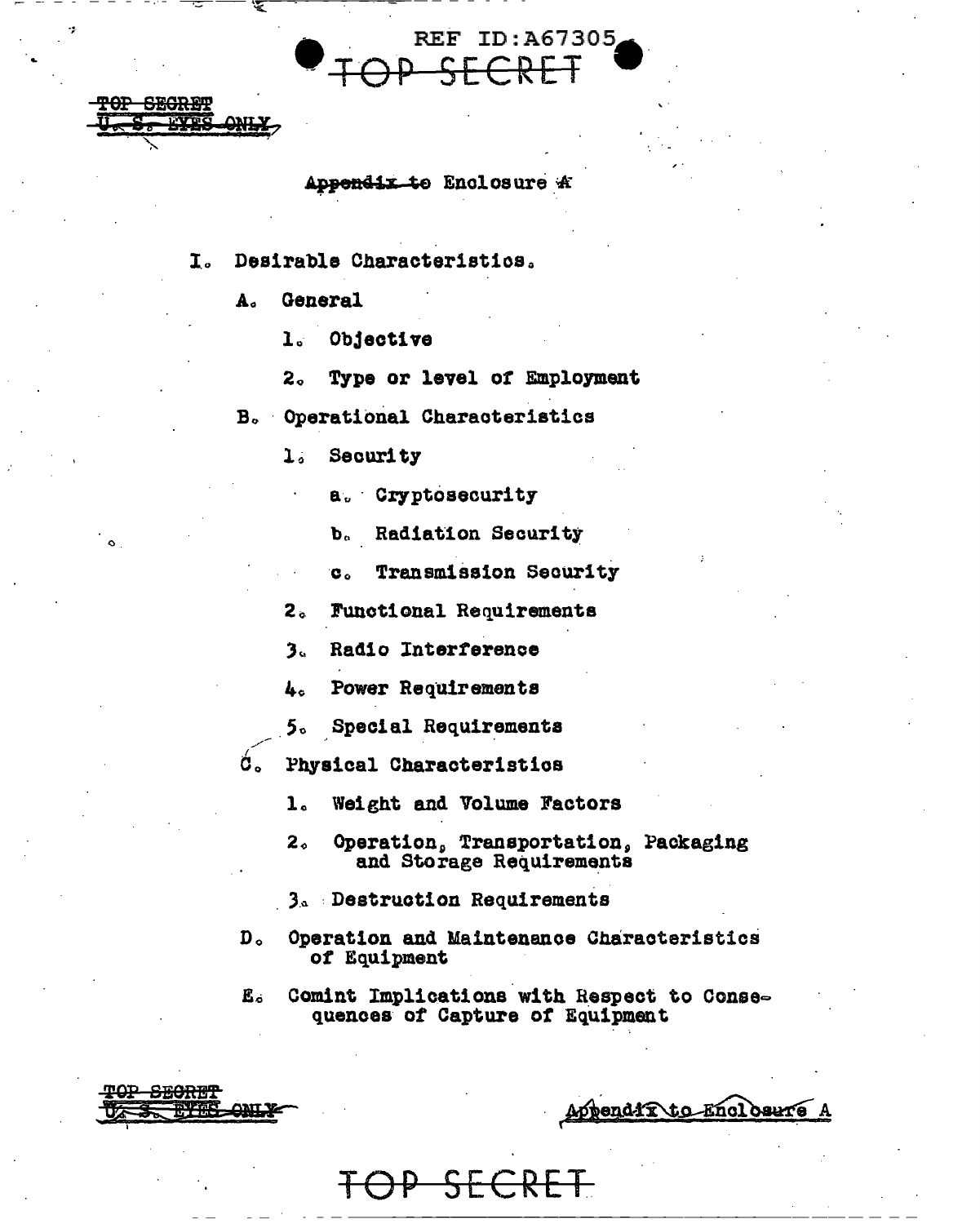# Appendix to Enclosure A (continued)

TOP SEORET

rv<del>es</del>

<del>only</del>

Present Equipment - U.S.  $II<sub>o</sub>$ 

> Demonstration or Description  $A<sub>c</sub>$

Discussion concerning Adequacy According  $B<sub>o</sub>$ to I (Interim, Long-range, Emergency)

III. **Present Equipment -**  $U_cK_c$ 

> Description or Model Demonstration  $\mathbf{A}_c$

Discussion concerning Adequacy According  $B<sub>o</sub>$ to I

 $IV<sub>2</sub>$ Equipment under Development  $\sim U_oS_o$ 

> Description or Model Demonstration  $A<sub>o</sub>$

Adequacy according to I  $B<sub>o</sub>$ 

 $C<sub>o</sub>$ Present Status

 $D<sub>0</sub>$ Plans

 $V_c$  Equipment under Development =  $U_cK_c$ 

Description or Model Demonstration  $A<sub>0</sub>$ 

Adequacy according to I  $B<sub>c</sub>$ 

 $\mathbf{C}_{\bullet}$ Present Status

 $D<sub>a</sub>$ Plans

bendix td Encrosure

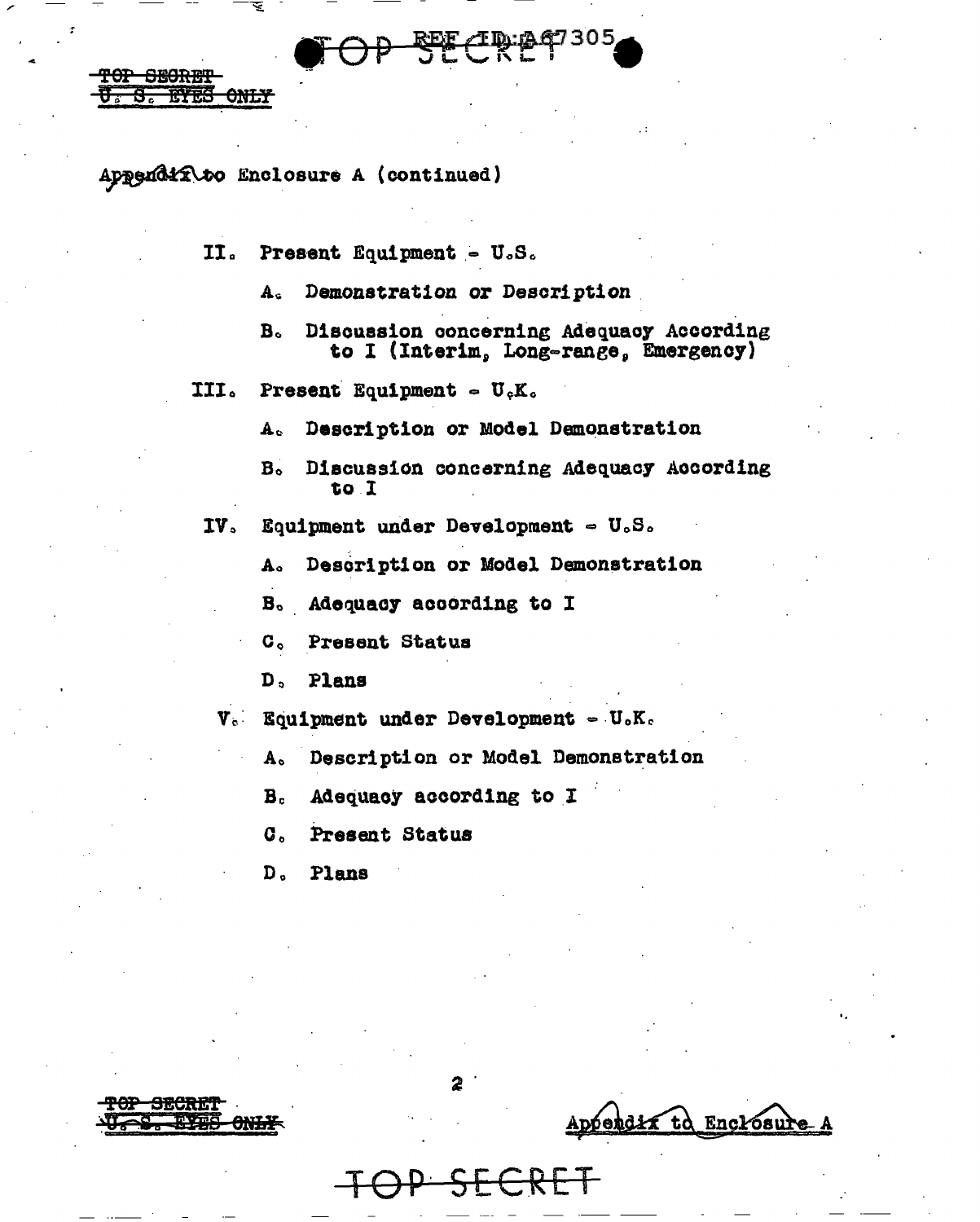

#### **ENCLOSURE B**

**TOP SECRET** 

<del>eyes only</del>

# SCHEDULE OF SPECIFIC ITEMS TO BE DISCUSSED IN U. S. - BRITISH

CONFERENCE ON THE EXCHANGE OF CRYPTOGRAPHIC PRINCIPLES

1. It is proposed that the following equipments be discussed under each of the categories listed below. The Appendix hereto sets forth a brief description of some of the individual equipments.

> Special purpose teleprinter systems for  $\mathbf{a}$  . the exchange of intelligence material.

> > $ASAM$   $2-1$

 $AFSAM - 7$ 

**MCM** 

Low echelon (minor war vessels) telegraphic systems.

Merchant ship telegraphic systems.

 $EO 3.3(h)(2)$ PL 86-36/50 USC 3605

raper and pencil systems Strip systems

Meteorological security systems, including facsimile, teleprinter and telegraph.

> ASAX=2 NRL Cifax **CSP 3800A**  $AFSAM$  ~ 7  $ASAM$   $2-1$

 $y - 9$ 

Voice security systems for tactical purposes.

 $Y - L$ BuAer low-echelon ciphony system  $\leftharpoonup$ 

| <b>MAD UP 45-55-1</b><br>IUI DECRET                |  |               |            |  |  |
|----------------------------------------------------|--|---------------|------------|--|--|
| <b>DEFENCE CAST TRU</b><br><u>al Me ritro Anni</u> |  |               | TOD CEODET |  |  |
| $\overline{\phantom{a}}$                           |  | $\tau$ $\tau$ | コロヘルピ      |  |  |

४-४

**ENCLOSURE B**